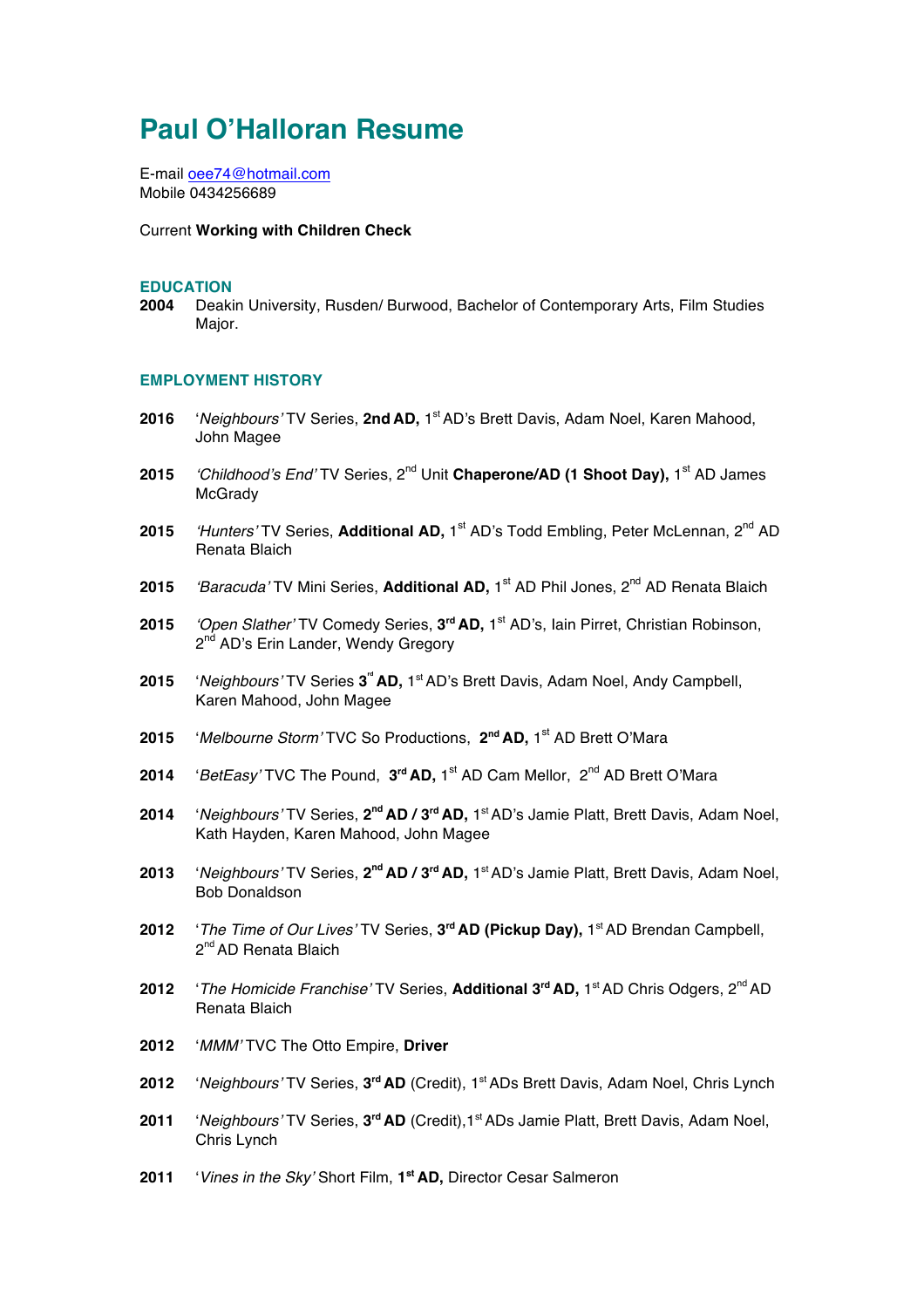- **2011** '*Beaconsfield'* Telemovie**, 3rd AD,** 1st AD Damien M Grant, 2nd AD Sean Barnacle
- **2011** '*Neighbours'* TV Series, **3rd AD (**2 Weeks), 1st AD Jamie Platt
- 2011 *'Straight for the Try Line'* TV Series Pilot, **Additional AD,** 1<sup>st</sup> AD Chris Page
- **2011** '*Adam Hill in Gordon St Tonight*' VT '*Mousey Music Clip*', **3rd AD,** 1st AD Mark Boskel
- **2011** *'The Slap*' TV ABC Mini Series, **Additional AD** (25 shoot Days), 1<sup>st</sup> ADs Chris Odgers, Darrin Oakley
- **2011** '*Project X*' (NAB) TVC, Will O'Rourke, **Production Runner**, Production Manager James Grandison
- **2010** '*Small Town Gangsters*' TV Series, **Production Runner** (Credit), Co-ordinator Serena Gattuso, Line Producer Richard Clendinnen
- **2010** '*Glen Richards*' Music video '*Torpor and Spleen*' The Otto Empire, **Production Runner**, Executive Producer Jo De Fina
- **2010** '*Jenny Craig*' TVC Loud Films, **Production Runner/ 3rd AD,** Production Coordinator Pilar Tronzik
- **2010** '*Rush 3*' TV Series, **Additional AD,** 1st AD Andy Power
- *2009 Dec 2009 – August 2010, Overseas Travel*
- **2009** '*South Solitary*' Feature Film, **Production Runner/Driver** (Credit) **Additional AD,** Assistant Production Manager Amanda Wray, 1<sup>st</sup> AD John Powditch
- 2009 'Hawke' Telemovie, 3<sup>rd</sup> AD (Credit), 1<sup>st</sup> AD Brendan Campbell
- **2009** '*The Committee'* (Teaser for funding) Cascade Films, **On Set Assistant,** Director Nadia Tass
- **2009** '*Blessed'* Feature Film (Pickup Scene), **1st AD,** Director Anna Kokkinos, Line Producer Barbara Gibbs
- **2008** '*Pink Noise'* Short Film, Screened St Kilda Film Festival, Short Shorts Festival, Adelaide S.A, **1st AD, Co–producer, Writer,** Director Alice Glenn
- **2008** '*Blessed'* Feature Film, **Production Runner** (Credit), Line Producer Barbara Gibbs, Co-ordinator Amanda Wray
- **2008** '*Snake Tales'* Children' s TV Series, **3rd AD** (Credit), 1st AD Chris Page
- **2008** '*My Year Without Sex'* Feature Film, **Production Runner** (Credit), Line Producer Barbara Gibbs, Co-ordinator Amanda Wray
- **2007** '*The Pacific'* Mini Series, **Assistant Set Dresser** (Casual)
- **2007** '*Work Safe'* TVC, **Assistant Set Dresser,** Production Designer Lance Davis
- **2007** '*Thank God You're Here Series 2'* TV Series, **Art Department Runner** (Credit), Co-ordinator Lisa Wang